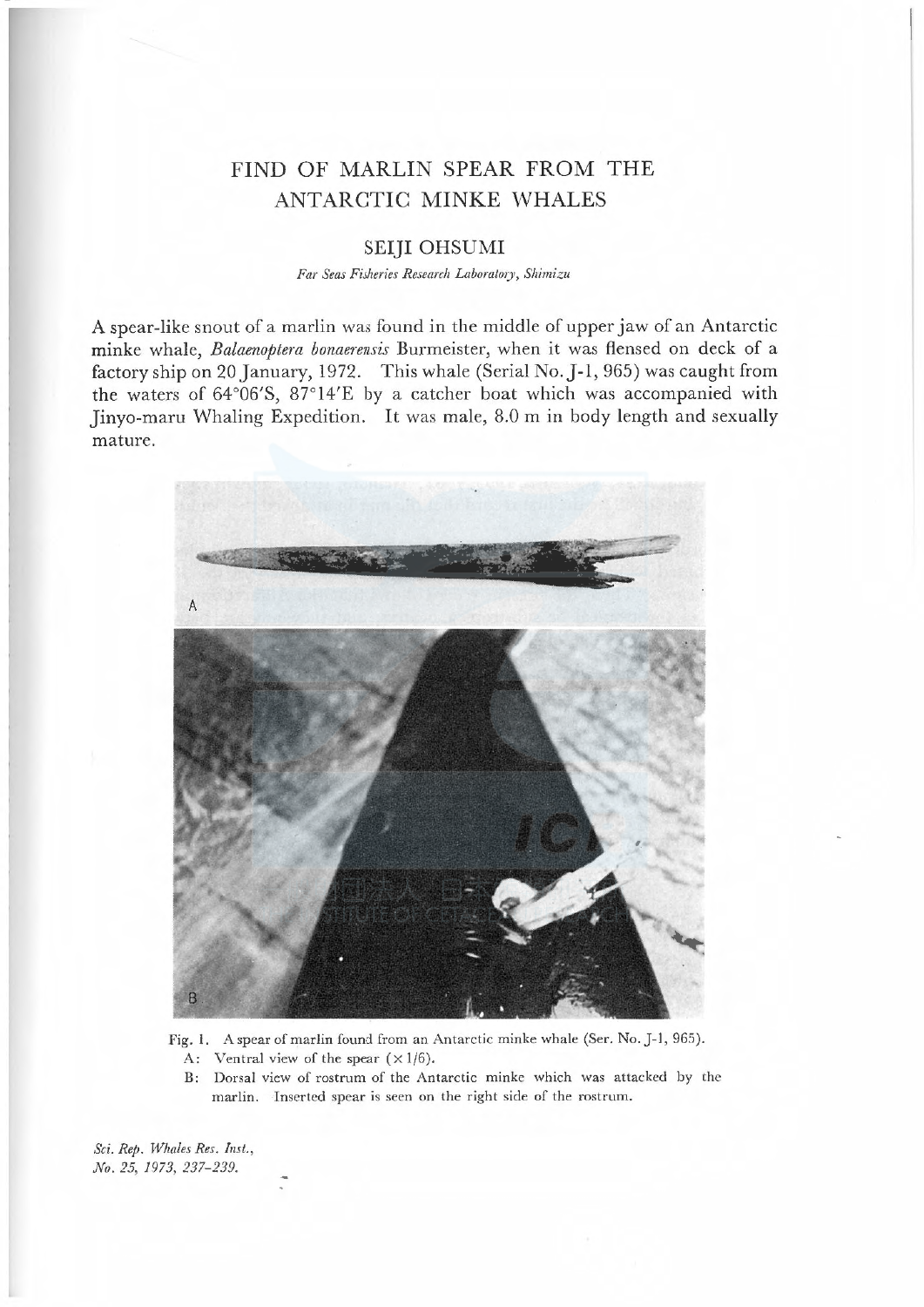#### 238 OHSUMI

The snout was 49.5 cm long, broken at the root as is shown in Fig. IA. It was inserted into right anterior upper jaw (Fig. IB) through to left palate of the whale. The upper jaw was holed with the snout, and the hole had not yet healed completely. Furthermore, some pieces of connective tissue of the fish were still remained on inner part of the snout. The snout was attached with three individuals of a *Conchoderma* (species unidentified) on a part. These facts leads us to estimate that this whale was attacked by a marlin not more than several months before.

It is difficult to identify the fish species only from a snout externally. However, Dr. Shoji U eyanagi of the Far Seas Fisheries Research Laboratory kindly examined this snout, and concluded that this fish must be refered to Genus *Makaira,* namely, either blue marlin, *M. mazara* (Jordan & Snyder), or black marlin, *M. indica*  (Cuvier ). On the bases of the estimation of snout length and the relation between body length and snout length of the marlin by Ueyanagi (1957), the body length of the marlin is estimated to be about 220 cm in total length.

There are several reports on finding of snout of swordfishes from some baleen whales (Ruud, 1952; Jonsgard, 1959, 1962; Nemoto, 1959; Brown, 1960; Machida, 1970), but it will be the first record that the marlin attacked the Antarctic minke whale.

According to Nakamura, Iwai and Matsubara (1968), blue and black marlins are distributed widely in the tropical and sub-tropical waters of the Indian and Pacific Oceans. Then, the present record shows that the Antarctic minke whales live even in the tropical or sub-tropical waters, and they migrate between these waters and pack-ice edge of the Antarctic.

Mr. Tadao Ishii, a national whaling inspector, observed also a round hole which was estimated to be caused with the attack of a marlin on the left upper jaw of another Antarctic minke whale (Serial No. J-2,923) on board of the same factory ship on 16 February, 1972. This whale was caught from the waters of 64°52'S, 91°18'E. It was 8.3 m long male and sexually mature. To my regret, the spear had already thrown away by that time.

Many thanks are due to Dr. Shoji Ueyanagi, who kindly identified the snout of the marlin and gave me much information on billfishes. I am also indebted to Mr. Tadao Ishii for his kindness to report me a record of his observation.

### **REFERENCES**

BROWN, S. G., 1962. Swordfish and whales. *Norsk Hvaifangst-Tid.,* 48 (8): 345-51.

]ONSGARD, A., 1959. New find of sword from sword-fish *(Xiphias gladius)* in the blue whale *(Balaenoptera musculus)* in Antarctic. *Ibid.,* 48 (7): 352-60.

]ONSGARD, A., 1962. Three finds of swords from swordfish *(Xiphias gladius)* in the Antarctic fin whales *(Balaenoptera physalus* L.). *Ibid.,* 51 (7): 287-91.

MACHIDA, S., 1970. A swordfish sword found from a North Pacific sei whale. *Sci. Rep. Whales Res. Inst.,*  No. 22: 163-4.

NAKAMURA, I., T. lwAr and K. MATSUBARA., 1968. A review of the sailfish, spearfish, marlin and swordfish of the world. *Misaki Marine Biol. Inst. Kyoto Univ. Special Rep.,* No. 4: 1-95.

NEMOTo, T., 1959. Food of baleen whales with reference to whale movements. *Sci. Rep. Whales Res. Inst.,*  No. 14: 149-219.

> *Sci. Rep. Whales Res. Inst., No. 25, 1973.*